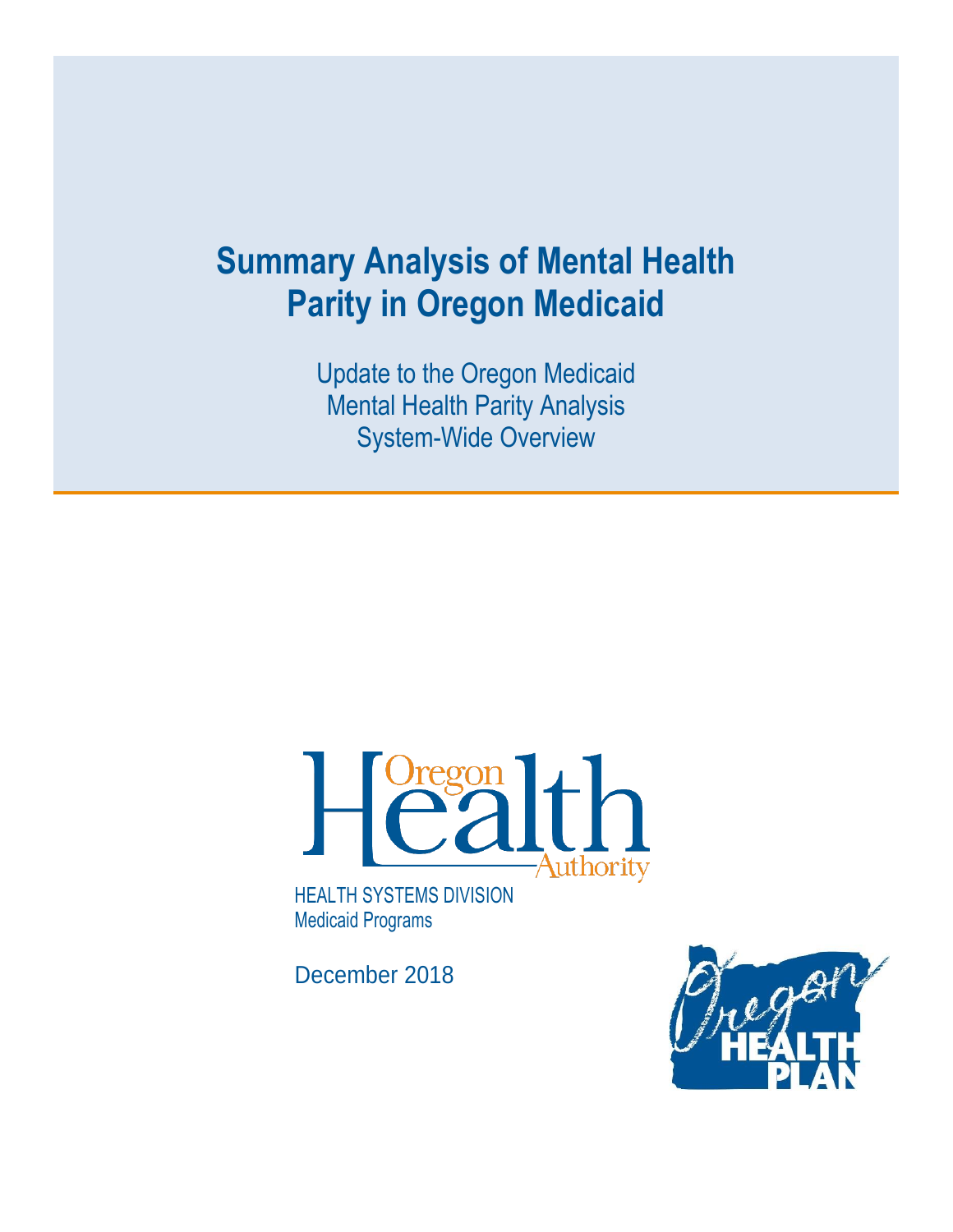## Table of contents

| Action item: Prior authorization applies to some, not all, MH/SUD outpatient (OP) services 10         |  |
|-------------------------------------------------------------------------------------------------------|--|
| Action item: Comparable requirements for out-of-network (OON) and/or out-of-state (OOS) providers. 10 |  |
|                                                                                                       |  |
|                                                                                                       |  |
|                                                                                                       |  |
|                                                                                                       |  |
|                                                                                                       |  |
|                                                                                                       |  |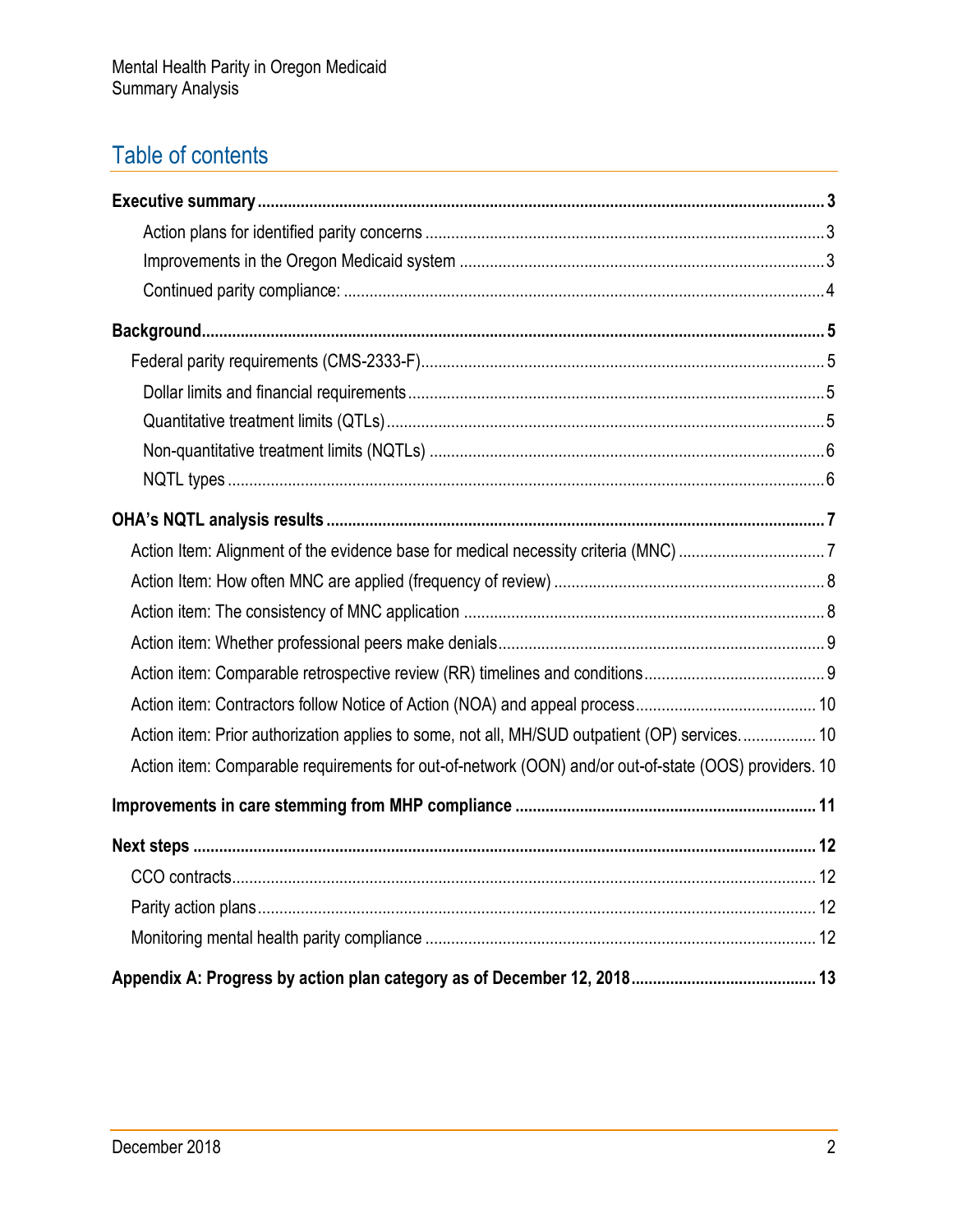## <span id="page-2-0"></span>Executive summary

The Oregon Health Authority (OHA) has assessed the Oregon Health Plan (OHP) delivery system's compliance with federal mental health parity (MHP) requirements (CMS 2333-F). The analysis covered each of the coordinated care organization's (CCO) and OHA's fee-for-service (FFS) system.

This compliance activity provides several opportunities to strengthen the system and improve the quality of member care. The parity assessment process:

- Identifies and addresses more restrictive policies and standards for mental health and substance use disorder (MH/SUD) benefits as compared to medical/surgical (M/S) benefits.
- Requires both CCOs and OHA to systematically review their MH/SUD and M/S policies and practices and address any concerns.
- Fosters MH/SUD and M/S collaboration and coordination
- Reveals specific areas of focus for improving the delivery and administration of MH/SUD benefits.

## <span id="page-2-1"></span>**Action plans for identified parity concerns**

As a result of the analysis, CCOs and OHA are addressing several areas for improvement through action plans that list solutions being considered and how the CCOs and OHA plan to ensure parity. OHA's FFS action plan addresses FFS-specific concerns and systemic concerns.

Action plans will be completed by December 31, 2018 to address the following:

- Updating medical necessity criteria (MNC) to reflect evidence-based standards
- Evaluating how often criteria are applied in accordance with evidence-based standards
- Evaluating and testing the consistency with which medical necessity criteria are applied
- Ensuring professional peers make denials
- Standardizing retrospective review timelines and conditions
- Ensuring that all contractors follow appropriate notice of action (NOA) and appeals processes

Action plans will be completed by March 31, 2019 to address the following:

- Testing the consistency of MNC application
- Ensuring the comparability in network admission criteria for out-of-network/out-of-state (OON/OOS) MH/SUD and M/S providers

## <span id="page-2-2"></span>**Improvements in the Oregon Medicaid system**

Any differences in how limits are applied to MH/SUD as compared to M/S benefits must be based on evidence, rather than standard practice. In this way, compliance with parity improves access to evidencebased, quality MH/SUD care. Specific improvements resulting from this analysis include:

- Increased quality of utilization management (UM) practices regarding MNC, the frequency of review and how consistently MNC are applied.
- Increased opportunities for collegial consultation regarding potential denials (must be a professional peer that makes a denial determination).
- Increased confidence that prior authorization is not being over-utilized.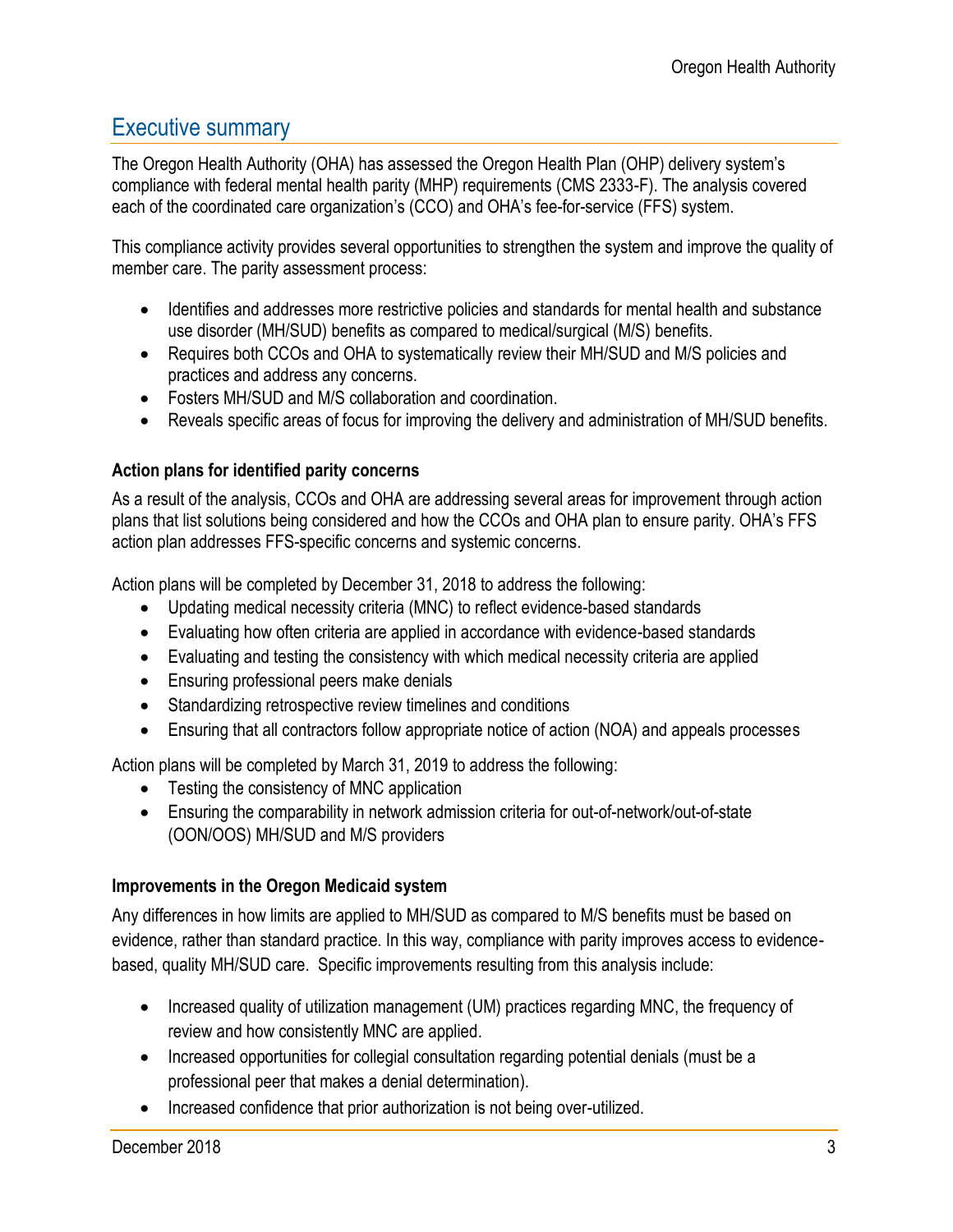- Comparability in the length of time and the conditions under which retrospective review is permitted for MH/SUD and M/S services.
- Increased confidence that Oregon Medicaid is in compliance with notice of action (NOA) and appeals processes for all services.
- Comparability in network admission criteria for out-of-network/out-of-state (OON/OOS) MH/SUD and M/S providers.

## <span id="page-3-0"></span>**Continued parity compliance:**

Compliance with the MHP regulations is enforced by the State via new language in the CCO and other contracts, the OHA-led assessment and action plans, and continued monitoring activities. OHA is in the process of developing a monitoring system to include a screening tool that CCOs and FFS will complete on an annual basis to determine the need for an updated parity assessment.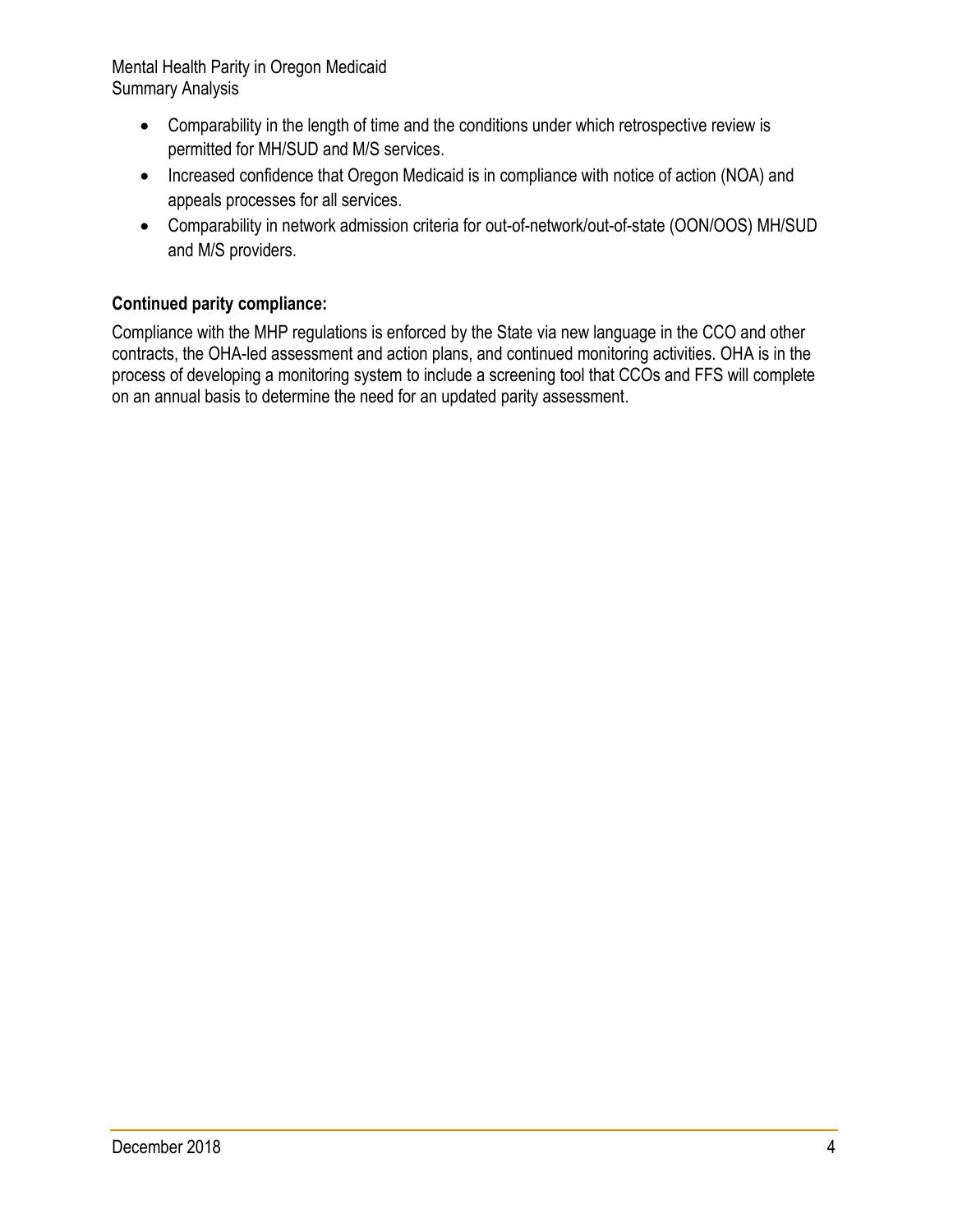## <span id="page-4-0"></span>**Background**

The Oregon Health Authority has recently conducted a review of the Oregon Health Plan (OHP) benefits provided to individuals enrolled in a coordinated care organization (CCO) or in the fee-for-service (FFS) system, to determine compliance with the federal mental health parity (MHP) requirements (CMS 2333-F, also known as parity).

## <span id="page-4-1"></span>*Federal parity requirements (CMS-2333-F)*

Parity requires that limits on mental health and substance use disorder (MH/SUD) benefits, such as therapy sessions, are no more restrictive than those applied to medical/surgical (M/S) benefits, such as primary care doctor visits.

This means that limits can be applied to MH/SUD benefits, but they must pass certain tests to show they are similarly applied to M/S benefits.

There are three types of benefit limits that must meet parity requirements.

## <span id="page-4-2"></span>**Dollar limits and financial requirements**

Parity analysis requires a review of dollar limits and financial requirements that apply to MH/SUD benefits.

- Dollar limits are aggregate lifetime (AL) and annual dollar limits (ADL). ALs and ADLs set a fixed dollar limit to the benefit amount in a year or in the consumer's lifetime. ALs and ADLs cannot be applied to MH/SUD benefits unless they are applied to at least one third of M/S benefits. OHP does not permit the use of dollar limits.
- Financial requirements (FR) require consumers to pay to access services. FRs include fees such as copays, coinsurance and deductibles. The MHP rule requires a comparison of FRs for MH/SUD and M/S benefits. OHP does not permit the use of FRs.

OHA reviewed the policies and operations of its FFS system for dollar limits and FRs. Each CCO also reviewed its policies and operations for dollar limits and FRs. The result of this review yielded no instances of dollar limits or FRs in the Oregon Medicaid delivery system.

#### **The State complies with the parity requirements for dollar limits and FRs because no dollar limits or FRs are applied.** No action plans are required.

## <span id="page-4-3"></span>**Quantitative treatment limits (QTLs)**

QTLs are numerical limits (e.g., 30 visits per year) that impose without exception "hard" numerical limits to the scope or duration of a service. Examples of QTLs include visit, day, or unit limits where there is no avenue for receiving additional services beyond the limit. The Mental Health Parity Final Rule states that no QTLs can be applied to MH/SUD services that are more restrictive than QTLs applied to M/S services in a classification.

Oregon Medicaid does not permit the use of QTLs for MH/SUD services. OHA created and deployed a QTL data collection worksheet for the Oregon Medicaid system and reviewed the policies and operations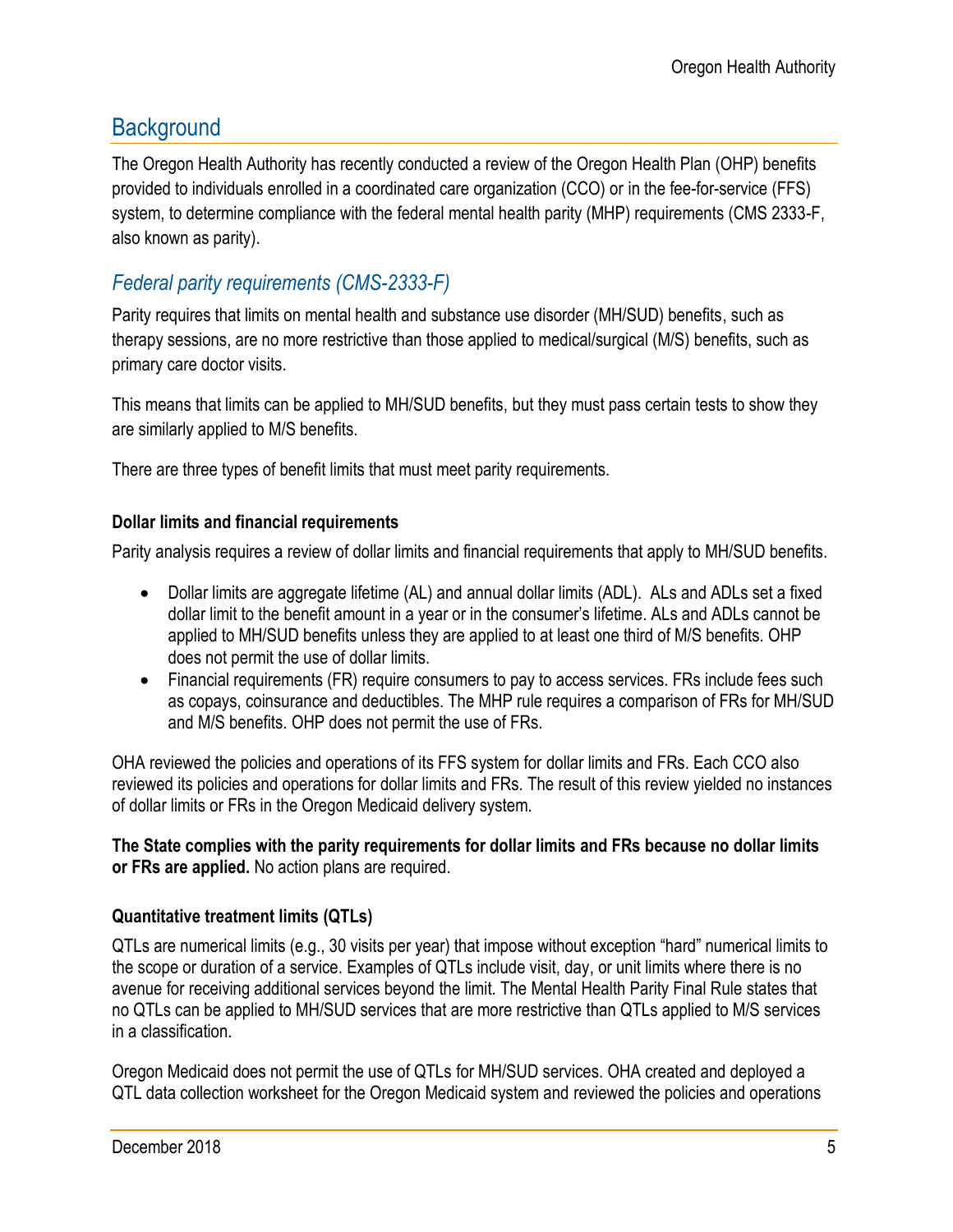of its FFS system for QTLs. Each CCO also reviewed its policies and operations for QTLs. The result of this review yielded no instances of QTLs being applied to MH/SUD services in the OHP delivery system.

#### **The State complies with the parity requirements for QTLs because no QTLs apply to MH/SUD services.** No action plans are required.

## <span id="page-5-0"></span>**Non-quantitative treatment limits (NQTLs)**

NQTLs are non-numerical benefit limits such as prior authorization, network admission standards and step therapy for prescription drugs. Parity requires that if an NQTL is applied to MH/SUD benefits, it is applied in a comparable manner for M/S benefits and is not applied more stringently to MH/SUD benefits. Differences in how limits are applied to MH/SUD as compared to M/S benefits must be based on evidence, rather than standard practice. In this way, compliance with parity improves access to evidence-based, quality MH/SUD care.

For example:

- ► When a CCO or OHA reviews a prior authorization request, the CCO or OHA determines whether the service is "medically necessary." This decision is made by comparing the provider's request to medical necessity criteria.
- ► MNC pull together information about what services work best for which conditions, how much of a service/item is needed, and whether a person should be admitted to a facility to receive the service.
- ► Medical necessity review is often conducted as part of a utilization management program, which identifies the most cost-effective approach to medically necessary treatment. UM preserves funds and resources to make sure medically necessary services are available to members that need them.

Parity requires that when a CCO or FFS conducts a medical necessity and utilization review, it applies UM and MNC in a comparable manner; and no more stringently to MH/SUD requests for benefits than to M/S requests for benefits.

**Note that this comparison is made within each CCO individually, not across the entire Oregon Medicaid system.** So, one CCO can conduct UM differently than another CCO and still comply with parity.

## <span id="page-5-1"></span>**NQTL types**

OHA employed a contractor (Mercer) to examine the following NQTLs in the OHP delivery system:

- ► **Provider admission to network limits:** Provider admission criteria impose limits to providers seeking to join a panel of approved providers. Such limits include: closed networks, credentialing, requirements in addition to state licensing, and exclusion of specific provider types.
- ► **Prior authorization for prescription drug limits:** Prior authorization is a means of determining whether coverage of medication will be authorized. Prior authorization of prescription drugs may limit the availability of specific medications.
- ► **Out-of-network/out-of-state limits:** Out-of-network and out-of-state limits affect how members access out-of-network and out-of-state providers and address how CCOs provide access to providers not in a CCO network.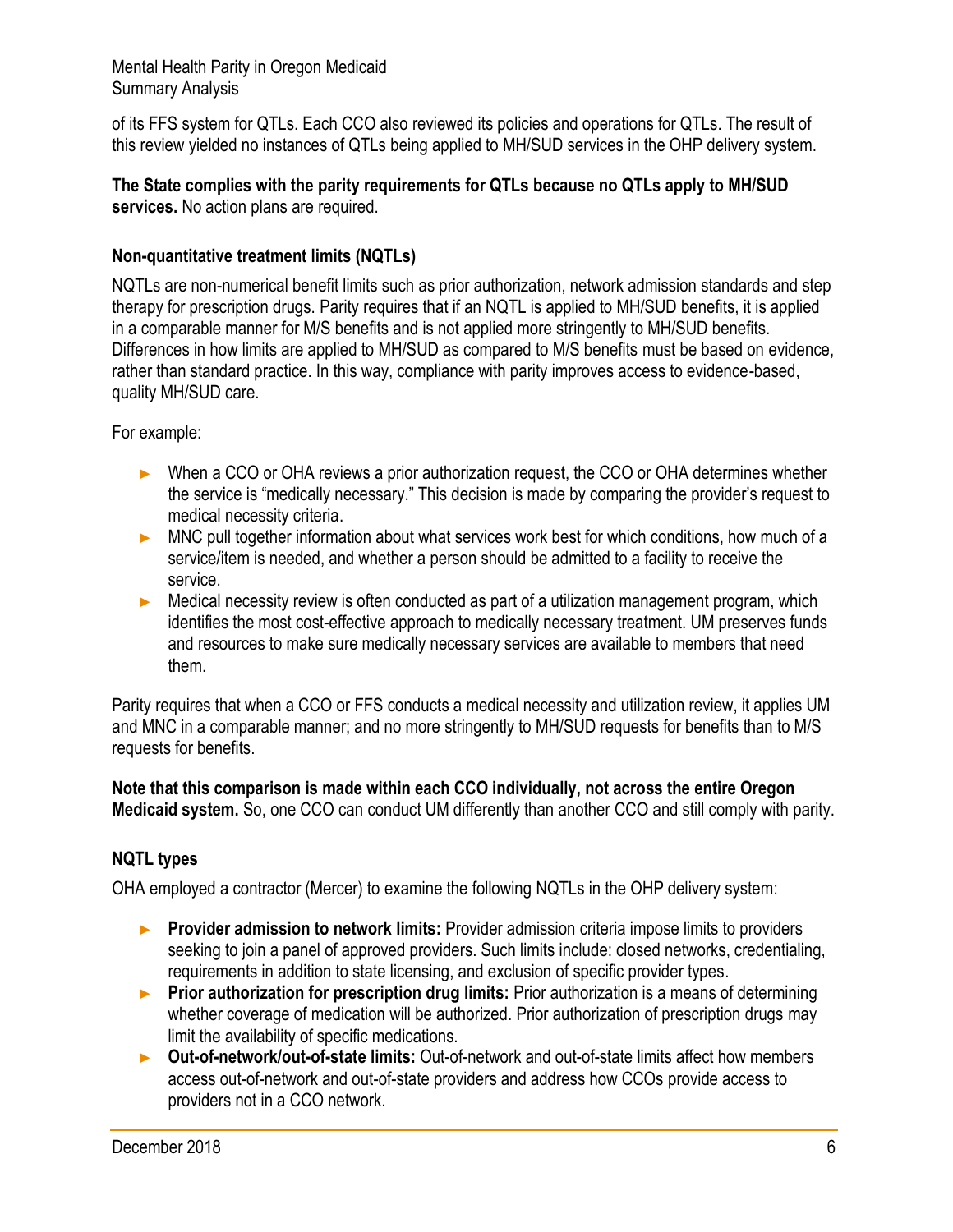► **Utilization management limits applied to inpatient and outpatient services:** UM is typically implemented through prior authorization, concurrent review, and retrospective review (RR). Utilization management processes are applied to ensure the medical necessity and costeffectiveness of MH/SUD and M/S benefits. UM may limit the availability and amount of benefits for certain individuals.

## <span id="page-6-0"></span>OHA's NQTL analysis results

OHA evaluated the NQTLs listed above and identified several parity concerns. The CCOs and OHA FFS were required to submit action plans that specified the solutions they were considering, the steps they would take to implement those solutions and achieve parity compliance and the date the plan would be completed.

CCOs and OHA developed an action plan for each parity concern. For example, the evidence supporting medical necessity determinations was a common concern across CCOs and OHA.

- ► In an action plan, a CCO might choose to evaluate whether to buy evidence-based MNC or to develop it internally. The CCO would then list the steps for implementing each approach and the expected completion dates.
- $\blacktriangleright$  Steps in this example might include: assessing the feasibility of developing criteria internally; evaluating vendors offering third party criteria; contracting with a vendor; and implementing the criteria.

Four CCOs (Cascade Health Alliance, Columbia Pacific CCO, Eastern Oregon CCO, and Jackson Care Connect) had no parity findings resulting from this analysis and do not require a parity action plan. InterCommunity Health Network has already completed their action plan.

Following are the action items; the CCOs or FFS that must submit action plans to address the action item; and a brief discussion of the strategies being considered to address the concern. The action plans and associated progress are also summarized in [Appendix A.](#page-12-0)

## <span id="page-6-1"></span>*Action Item: Alignment of the evidence base for medical necessity criteria (MNC)*

If UM reviewers use evidence-based criteria for M/S benefits, they must also use evidence-based criteria (not clinical discretion) for MH/SUD benefits.

## **Review results**

Five CCOs (AllCare, Health Share of Oregon, PrimaryHealth of Josephine County, Umpqua Health Alliance and Willamette Valley Community Health) and OHA FFS must:

- ► Review and update the criteria they use to approve or deny requests for MH/SUD benefits; and
- ► Ensure that the criteria are evidence-based.

All other CCOs meet parity requirements for MNC.

#### **Strategies to address the action item**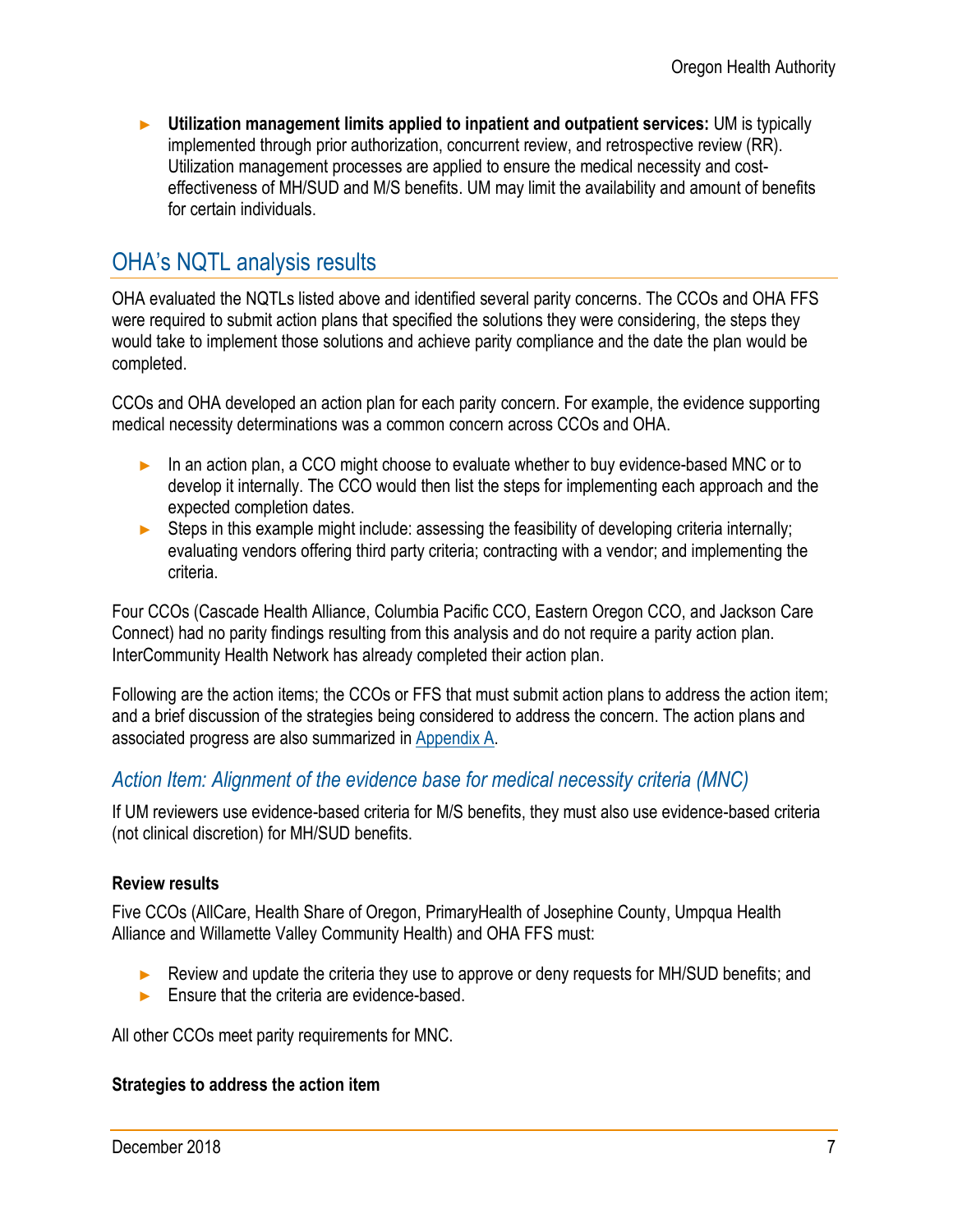CCOs have indicated that they will either purchase third party criteria from a MNC vendor or develop their own evidence-based criteria. The FFS system is also investigating the use of third party criteria or transferring the management of services lacking evidence-based MNC to a contractor that uses them. Four of the five CCOs and FFS will each select one of these options and implement by December 31, 2018. The fifth CCO, Umpqua, will implement third party criteria from a MNC vendor by March 31, 2019.

## <span id="page-7-0"></span>*Action Item: How often MNC are applied (frequency of review)*

If medical necessity reviews of inpatient (IP) or outpatient (OP) MH/SUD benefits are conducted more frequently than medical necessity reviews of IP or OP M/S benefits, parity would require evidence that the more frequent review is needed for IP or OP MH/SUD benefits.

## **Review results**

Five CCOs (Advanced Health, AllCare, Health Share of Oregon, PrimaryHealth of Josephine County and Willamette Valley Community Health) and OHA (FFS) must review and strengthen the evidence supporting the frequency of medical necessity review of MH/SUD benefits.

All other CCOs meet parity requirements for this item.

#### **Strategies to address the action item**

CCOs will either use their own historical utilization data to establish the best frequency of review (e.g., consistent with expected time to improve) or purchase this information from a third-party vendor. FFS will either purchase this information from a vendor, utilize its own historical data or transfer services without evidence-based frequency of review to qualified contractors that conduct UM frequency consistent with evidence. CCOs and FFS will each select one of these options and implement the selected option by December 31, 2018.

## <span id="page-7-1"></span>*Action item: The consistency of MNC application*

If the standard for consistent MNC application is lower for MH/SUD than M/S, this could indicate less consistent application of MNC for MH/SUD. Thus, the standard should be the same for MH/SUD and M/S.

#### **Review results**

Four CCOs (AllCare, Health Share of Oregon, PacificSource and Willamette Valley Community Health) and OHA (FFS) must align their MH/SUD and M/S standards for consistent UM criteria application. InterCommunity Health Network and Trillium Community Health completed their action plans for this item.

All other CCOs meet parity requirements in this area.

## **Strategies to address the action item**

CCOs will either purchase internal consistency testing modules or ensure that existing consistency of application standards are aligned between MH/SUD and M/S services.

► The consistency of MNC application was one of the more challenging concerns to address for the smallest CCOs, where a single reviewer often reviewed all MH/SUD prior authorizations. If only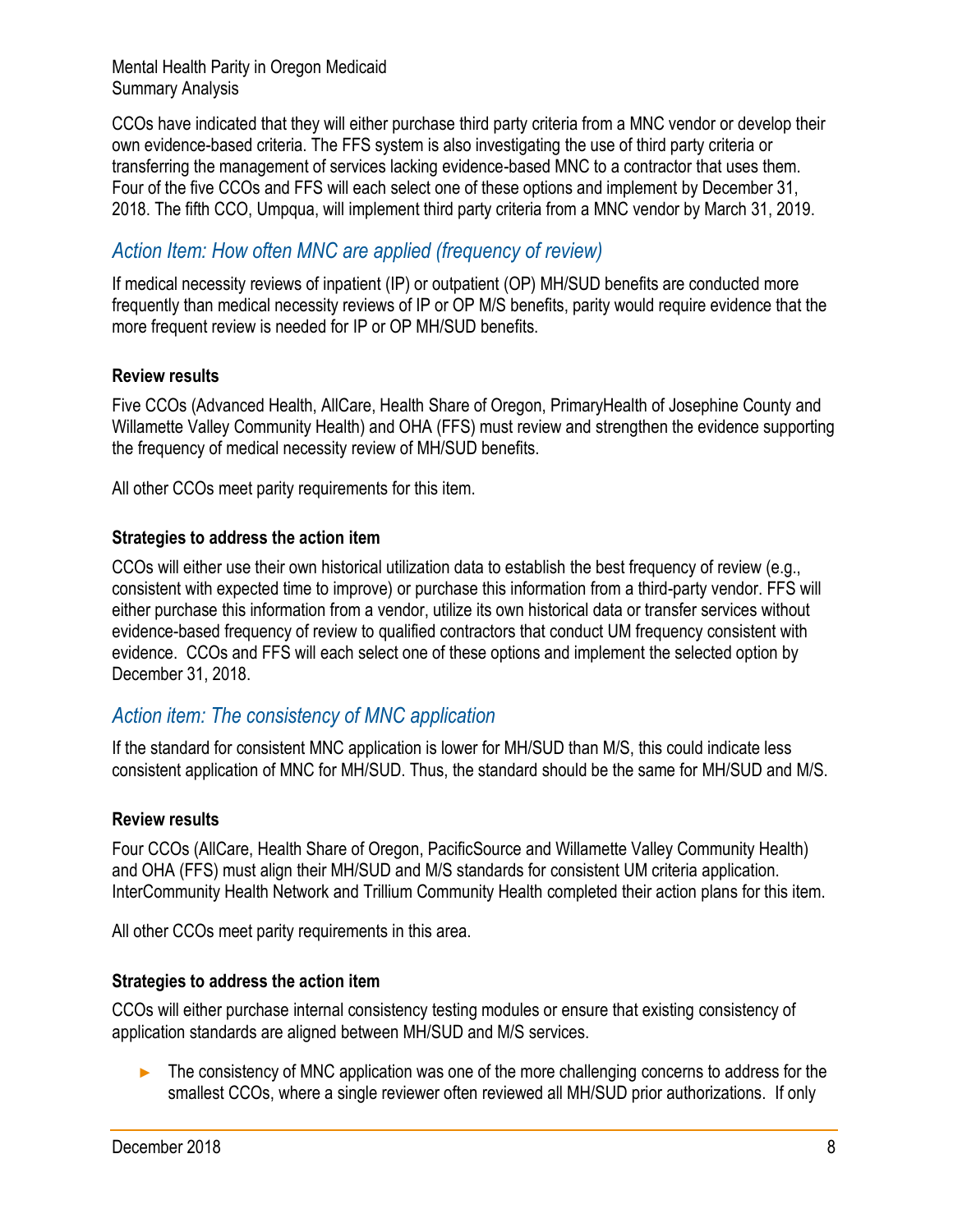one reviewer applies criteria for a single CCO, it is difficult to assess how consistent his or her application is with other reviewers.

► To address this challenge, smaller CCOs may combine the MH/SUD and M/S consistency of application processes (with at least one reviewer each) or recruit a licensed supervisor to be a second reviewer.

For FFS services without a process for ensuring consistent application of MNC, OHA will create or purchase internal standards and policies, or have a contractor with these standards manage those services.

CCOs and FFS will each select one of these options by December 31, 2018 and complete initial testing by March 31, 2019.

## <span id="page-8-0"></span>*Action item: Whether professional peers make denials*

If only M/S providers licensed by the State to provide a service may determine that the service is not medically necessary, then only MH/SUD providers licensed by the State to provide a MH/SUD service can determine that the MH/SUD service is not medically necessary.

## **Review results**

Two CCOs (Advanced Health and PrimaryHealth of Josephine County) and OHA (FFS) must ensure that only a professional peer (someone who is qualified to provide or order the requested service) makes MH/SUD denial determinations. Advanced Health and PrimaryHealth have implemented their changes for this action item and currently meet parity requirements.

All other CCOs meet parity requirements for this item.

#### **Strategies to address the action item**

OHA will implement policies that require professional peers to make denial decisions. If internal professionals are not available, external contractors could provide this service as well. OHA will ensure that policies requiring the use of professional peers to make denial decisions are in place and that resources to carry them out are identified by December 31, 2018.

## <span id="page-8-1"></span>*Action item: Comparable retrospective review (RR) timelines and conditions*

Retrospective review allows a provider to make a late authorization request without having to go through an appeal process to do so. The conditions or timeframes for RR of M/S benefits cannot be more favorable than for RR of MH/SUD benefits.

#### **Review results**

All CCOs meet parity in this area. FFS must align timeframes for RR of M/S and MH/SUD benefits.

## **Plan to address the action item**

OHA must standardize the availability of RR for MH/SUD and M/S benefits. The alignment of MH/SUD and M/S Oregon Administrative Rules (OARs) dealing with RR is in process and will assist in the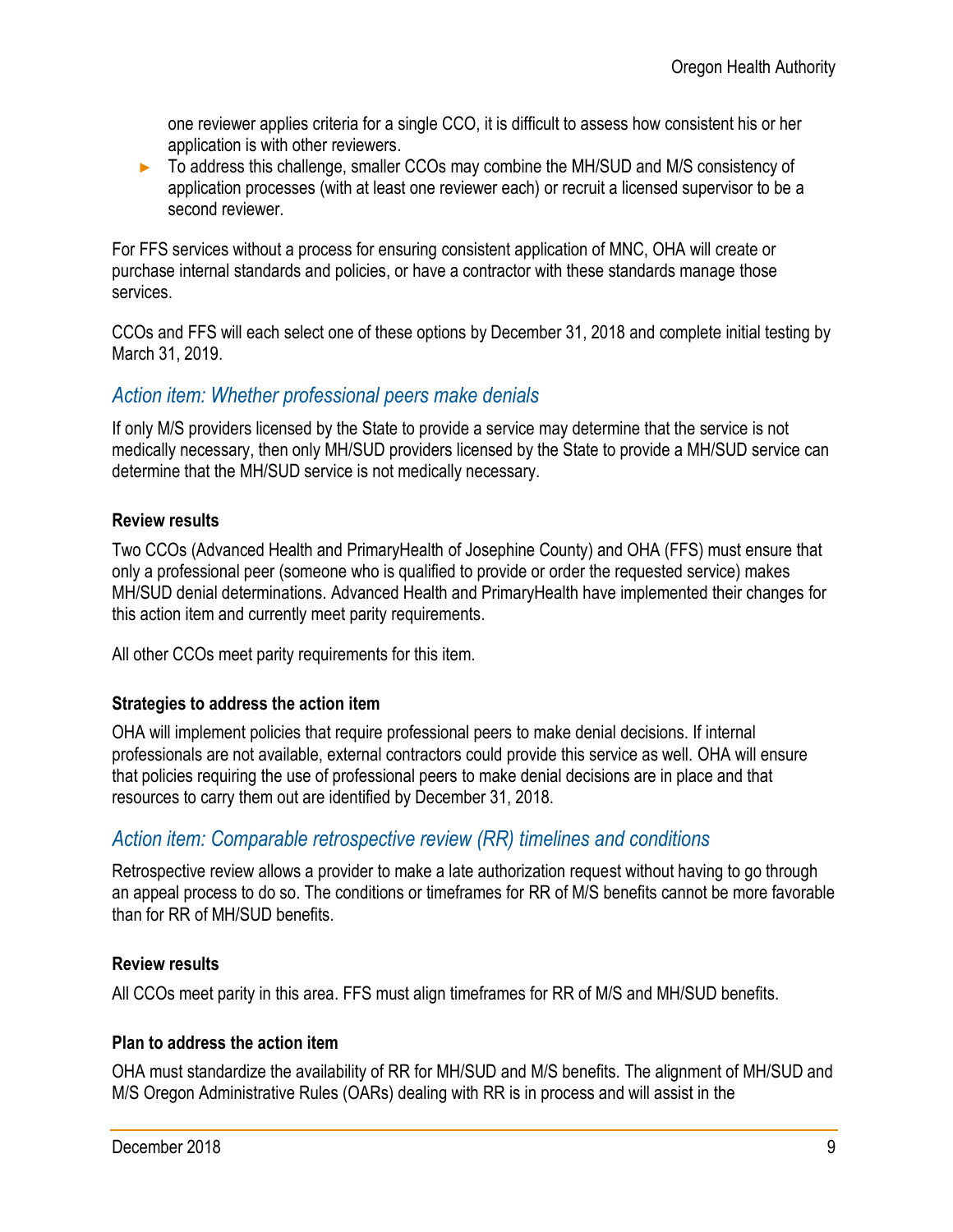standardization of RR conditions and timelines. Amendment of relevant OARs will be completed by December 31, 2018.

## <span id="page-9-0"></span>*Action item: Contractors follow Notice of Action (NOA) and appeal process*

The parity assessment process suggested that NOA and appeals are an area that may require further analysis.

#### **Review results**

OHA must ensure that all CCOs and OHA FFS contractors provide notices of action/adverse benefit determination, and that appeal/fair hearing processes are available, as required by federal regulations.

#### **Plan to address the action item**

OHA will be addressing NOA and appeal process concerns by implementing a monitoring process to ensure that all contractors, including CCOs, are following the federally mandated NOA and appeals processes.

## <span id="page-9-1"></span>*Action item: Prior authorization applies to some, not all, MH/SUD outpatient (OP) services.*

Because prior authorization can sometimes act as a barrier to care, it is important that it is only applied when a review of medical necessity is likely to improve the quality or cost-effectiveness of care.

If all MH/SUD OP benefits require prior authorization and only some M/S OP benefits require prior authorization, it is important to evaluate the reasons for assigning prior authorization to make sure it has not been over-applied to MH/SUD benefits.

## **Review results**

One CCO (Advanced Health) must ensure that application of prior authorization meets parity requirements. All other CCOs and OHA meet parity requirements for this item.

#### **Plan to address the action item**

Advanced Health will only apply UM to MH/SUD services that are prone to over-utilization or have safety concerns. The frequency of UM will be tied to timelines for expected improvements consistent with the CCO's utilization data. Taking these actions will bring Advanced Health into compliance with MHP for this item. Advanced Health intends to implement this new policy by December 31, 2018.

## <span id="page-9-2"></span>*Action item: Comparable requirements for out-of-network (OON) and/or out-of-state (OOS) providers.*

Each CCO establishes standards for access to OON/OOS services consistent with federal and state requirements. If a CCO requires MH/SUD OON/OOS providers to meet requirements in addition to those required for M/S OON/OOS providers, parity would require evidence that the additional information is needed or a reduction in the MH/SUD OON/OOS requirements.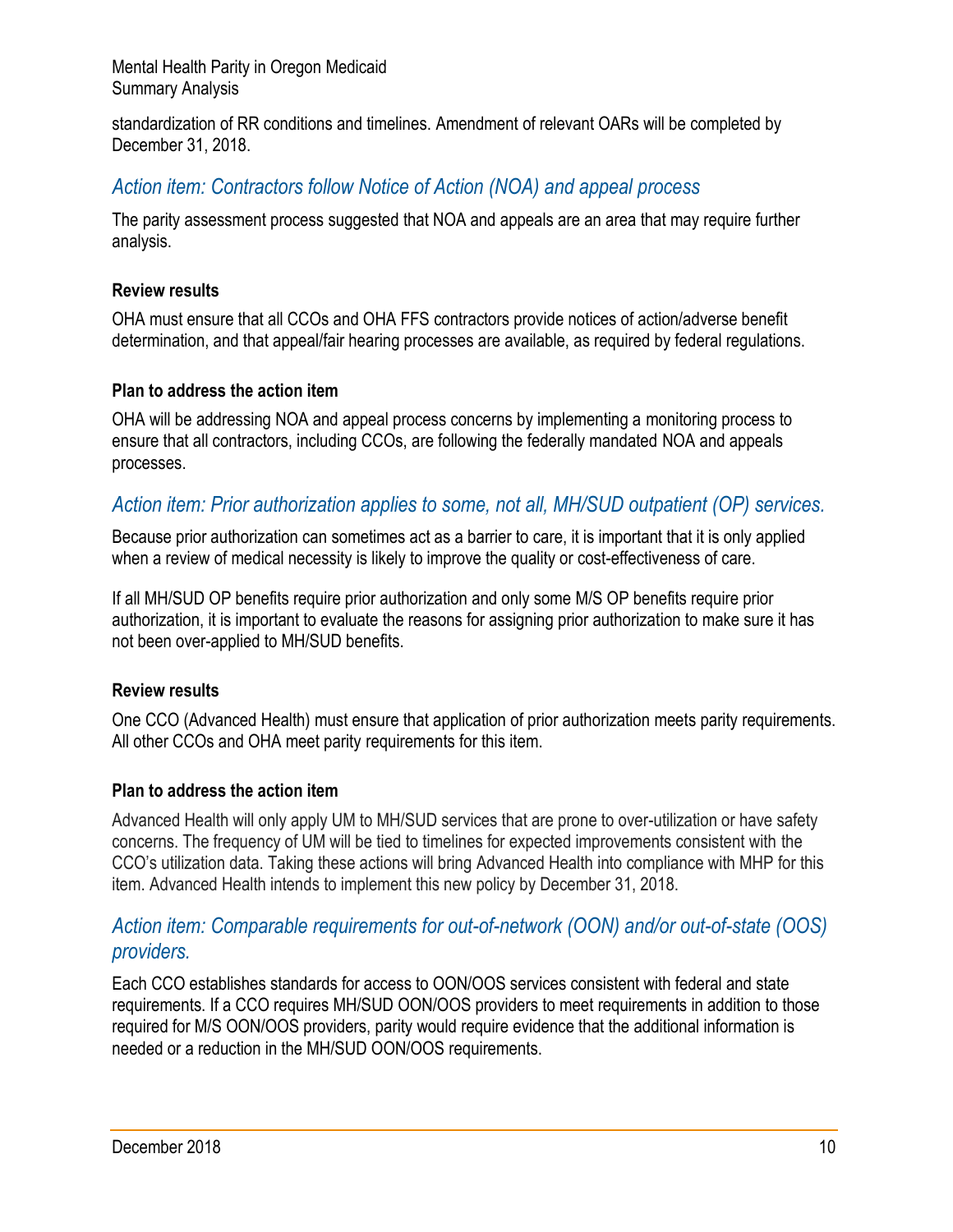#### **Review results**

One CCO (Yamhill Community Care) must ensure that OON/OOS requirements meet parity. All other CCOs and OHA meet parity for this item.

#### **Plan to address the action item**

Yamhill will review the information requirements for MH/SUD providers relative to M/S providers and either align them or provide a parity-compliant rationale for any unique MH/SUD requirements for OOS/OON providers. They will implement this strategy by March 31, 2019.

## <span id="page-10-0"></span>Improvements in care stemming from MHP compliance

Historically, quality research on MH/SUD conditions and services has trailed the quality research for M/S conditions and services leading to fewer evidence-based MNC for MH/SUD services. The MH/SUD quality research that existed was scattered over hundreds of smaller volume journals that were difficult to access and required complex search algorithms to identify. This resulted in MH/SUD UM practices based more on clinical judgment or promising practices, than actual evidence.

In recent years, the quality and quantity of MH/SUD research has increased, but the MNC for Oregon's MH/SUD services has not always kept pace. Parity compliance provides a unique opportunity to increase the quality of MH/SUD services by requiring parity/comparability between M/S and MH/SUD UM practices, such as MNC.

Specific improvements to services stemming from parity compliance:

- Increased evidence-base for MH/SUD MNC.
- Frequency of review of services will now be based on evidence instead of standardized time periods such as 30 days or 60 days.
- Increased consistency in authorization decisions across members.
- Increased qualifications for the professionals making denial determinations. All denial determinations will be made by a professional peer. A professional peer is a licensed clinician who has the ability to order the service being reviewed. This ensures that the person denying a service has the knowledge base to understand when a service is medically necessary and when it is not.
- Increased time for RR of MH/SUD services alignment of RR timelines and conditions between MH/SUD and M/S services will ensure that MH/SUD services are allotted similar timeframes to request RR, under comparable conditions. Currently, OARs require M/S services have a RR time of at least 90 days whereas MH/SUD services requires at least 30 days.
- Increased confidence that the NOA and appeals processes are followed consistent with federal regulations so that members are informed of adverse decisions and their appeal and hearings rights.
- Increased confidence that UM is only applied to MH/SUD OP benefits prone to overutilization or associated with safety concerns – there was only 1 CCO with this issue.
- Increased confidence that OON/OOS MH/SUD providers are not facing higher barriers to participate in a network than their M/S counterparts – there was only 1 CCO with this issue.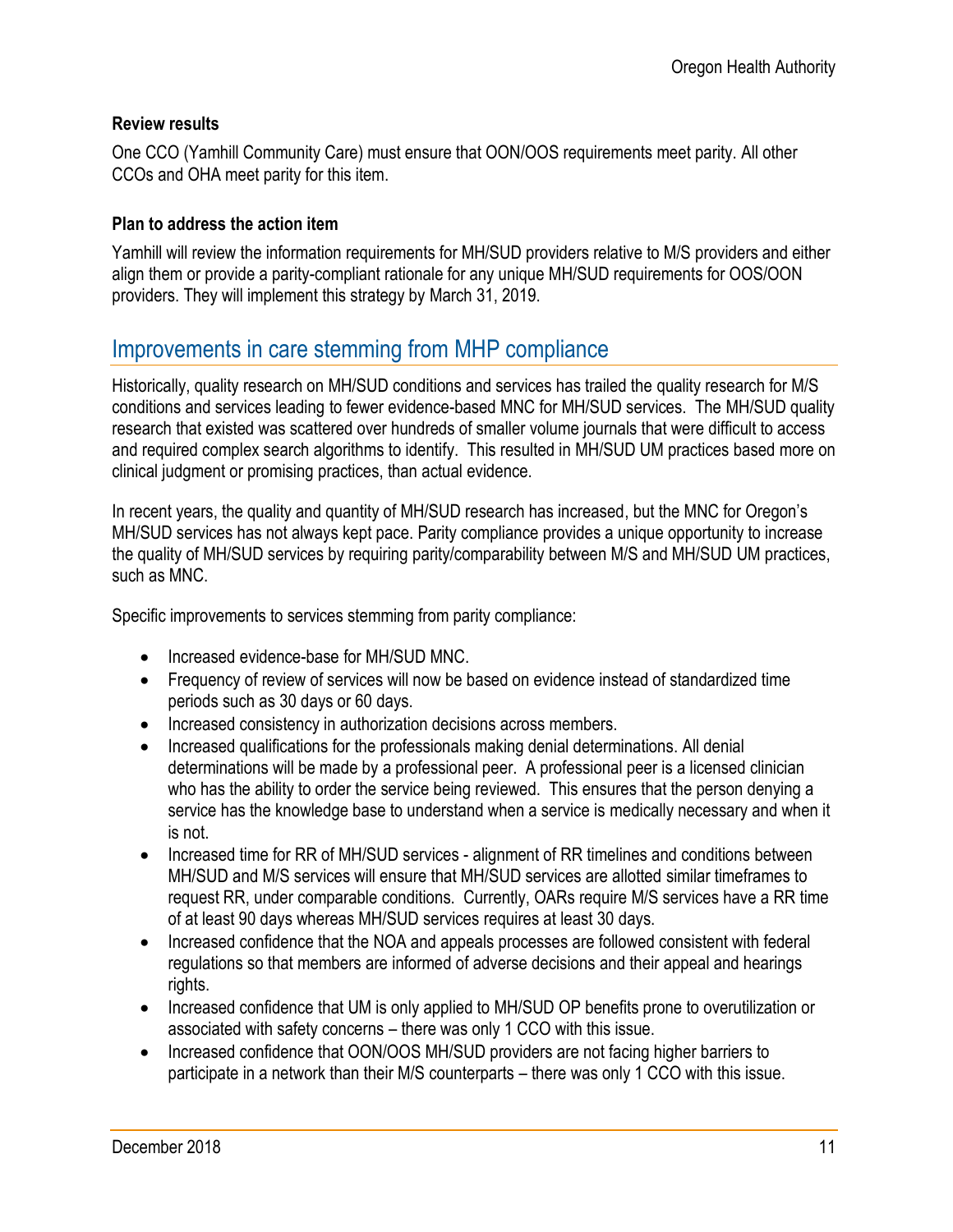## <span id="page-11-0"></span>Next steps

OHA, in partnership with the CCOs, will ensure continued parity compliance and resulting quality improvements through multiple approaches including:

## <span id="page-11-1"></span>*CCO contracts*

The requirements of CMS 2333-F have been included in the 2019 contract. This means that not only does parity apply directly to each CCO under federal rule, but OHA has also added MHP requirements to the contract it holds with each CCO. The contract and underlying federal regulations may be used to enforce parity requirements.

## <span id="page-11-2"></span>*Parity action plans*

The parity assessment process is bringing increased scrutiny on CCOs to ensure that CCOs operations comply with the requirements of CMS 2333-F. This 18-month process has required each CCO to report on their entire OHP delivery system. This assessment of CCO policies and procedures revealed specific areas of concern for remediation under parity. Each CCO has developed individualized action plans with specific steps for addressing their parity concerns and timelines for completing these steps. Completion of these action plans will result in overall system enhancement.

As shown in [Appendix A,](#page-12-0) eight CCOs and FFS must complete action plans in the areas indicated. OHA expects most action plans will be completed by the end of 2018.

## <span id="page-11-3"></span>*Monitoring mental health parity compliance*

OHA will continue to monitor for compliance with parity requirements in both the FFS and CCO delivery systems. Beyond the current process, CCOs will be required to assess parity compliance when there are changes that might impact parity (e.g., a change in benefits or management of benefits). For example, when a CCO changes subcontractors, a review of policies and processes will be required to determine whether the new delivery system meets parity standards.

The parity review process should be updated any time there is a change that might impact parity. For example, OHA adds a new CCO.

OHA is creating reporting templates to support ongoing parity analysis by CCOs and OHA. This reporting will help OHA determine when a CCO needs to update its parity assessment.